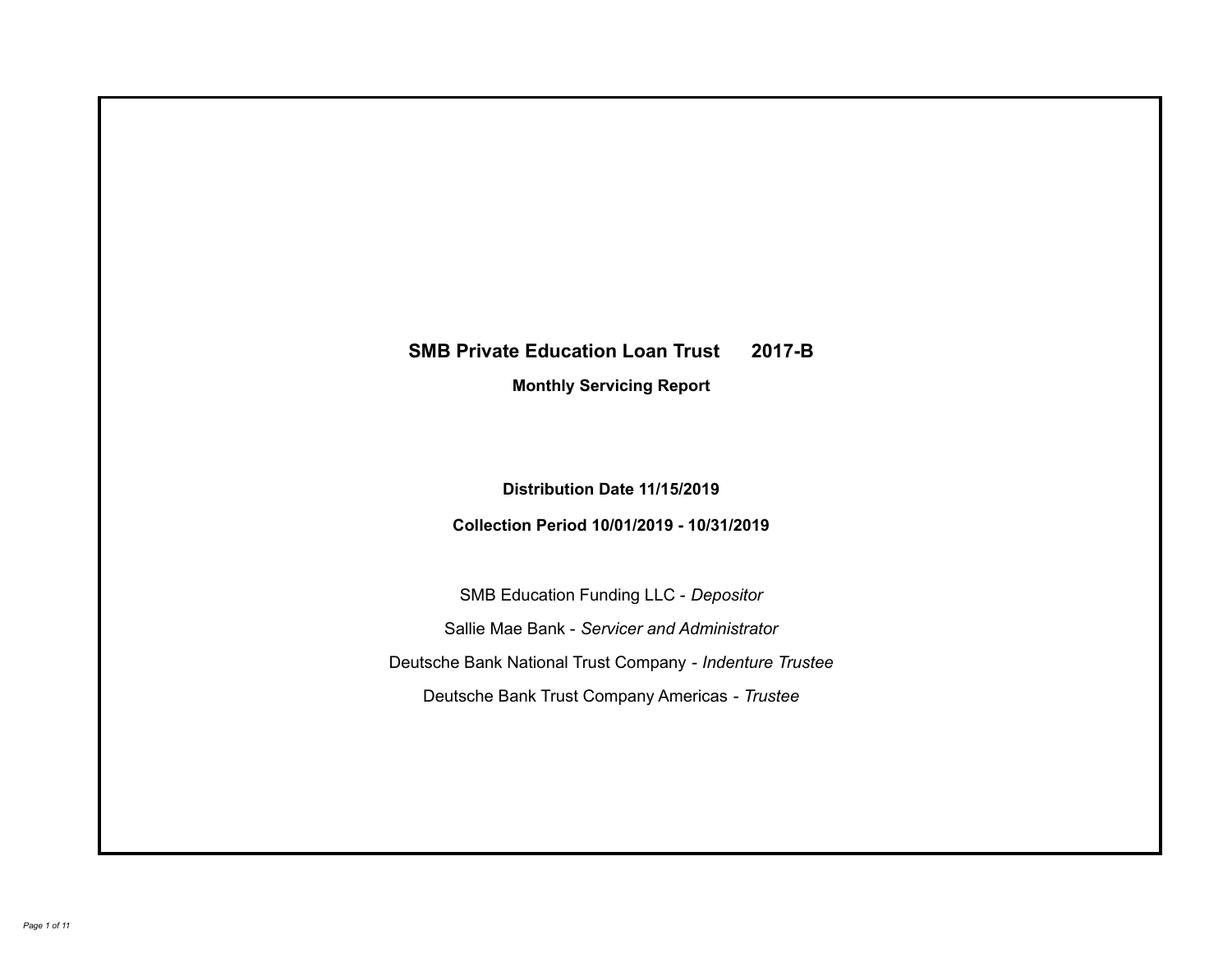| А | <b>Student Loan Portfolio Characteristics</b>                  |                                              | <b>Settlement Date</b><br>11/08/2017 | 09/30/2019            | 10/31/2019            |
|---|----------------------------------------------------------------|----------------------------------------------|--------------------------------------|-----------------------|-----------------------|
|   | <b>Principal Balance</b>                                       |                                              | \$701,477,893.40                     | \$539,545,225.87      | \$529,947,799.23      |
|   | Interest to be Capitalized Balance                             |                                              | 46,726,543.99                        | 37,844,824.28         | 37,904,439.48         |
|   | Pool Balance                                                   |                                              | \$748,204,437.39                     | \$577,390,050.15      | \$567,852,238.71      |
|   | Weighted Average Coupon (WAC)                                  |                                              |                                      |                       |                       |
|   |                                                                | WAC1 (Contractual Interest Rate on the Loan) | 8.97%                                | 9.49%                 | 9.29%                 |
|   |                                                                | WAC2 (Average of Applicable Interest Rate)   | 8.94%                                | 9.43%                 | 9.23%                 |
|   | WAC3 (Average of Actual Interest Rate)                         |                                              | 8.86%                                | 9.35%                 | 9.15%                 |
|   | Weighted Average Remaining Term                                |                                              | 135.09                               | 128.60                | 128.66                |
|   | Number of Loans                                                |                                              | 66,252                               | 51,576                | 50,834                |
|   | Number of Borrowers                                            |                                              | 63,554                               | 49,598                | 48,894                |
|   | Pool Factor<br>Since Issued Total Constant Prepayment Rate (1) |                                              |                                      | 0.771700917<br>11.06% | 0.758953316<br>11.23% |
|   |                                                                |                                              |                                      |                       |                       |
| B | <b>Debt Securities</b>                                         | <b>Cusip/Isin</b>                            | 10/15/2019                           |                       | 11/15/2019            |
|   | A2A                                                            | 83189DAB6                                    | \$253,038,595.09                     |                       | \$245,080,349.74      |
|   | A2B                                                            | 83189DAC4                                    | \$124,630,949.82                     |                       | \$120,711,217.03      |
|   | B                                                              | 83189DAD2                                    | \$50,000,000.00                      |                       | \$50,000,000.00       |
|   |                                                                |                                              |                                      |                       |                       |
| C | <b>Certificates</b>                                            | <b>Cusip/Isin</b>                            | 10/15/2019                           |                       | 11/15/2019            |
|   | Residual                                                       | 83189D100                                    | \$100,000.00                         |                       | \$100,000.00          |
|   |                                                                |                                              |                                      |                       |                       |
| D | <b>Account Balances</b>                                        |                                              | 10/15/2019                           |                       | 11/15/2019            |
|   | Reserve Account Balance                                        |                                              | \$1,891,480.00                       |                       | \$1,891,480.00        |
|   |                                                                |                                              |                                      |                       |                       |
| E | <b>Asset / Liability</b>                                       |                                              | 10/15/2019                           |                       | 11/15/2019            |
|   | Overcollateralization Percentage                               |                                              | 25.93%                               |                       | 26.78%                |
|   | Specified Overcollateralization Amount                         |                                              | \$173,217,015.05                     |                       | \$170,355,671.61      |
|   | Actual Overcollateralization Amount                            |                                              | \$149,720,505.24                     |                       | \$152,060,671.94      |

(1) For additional information, see 'Since Issued CPR Methodology' found on page 11 of this report.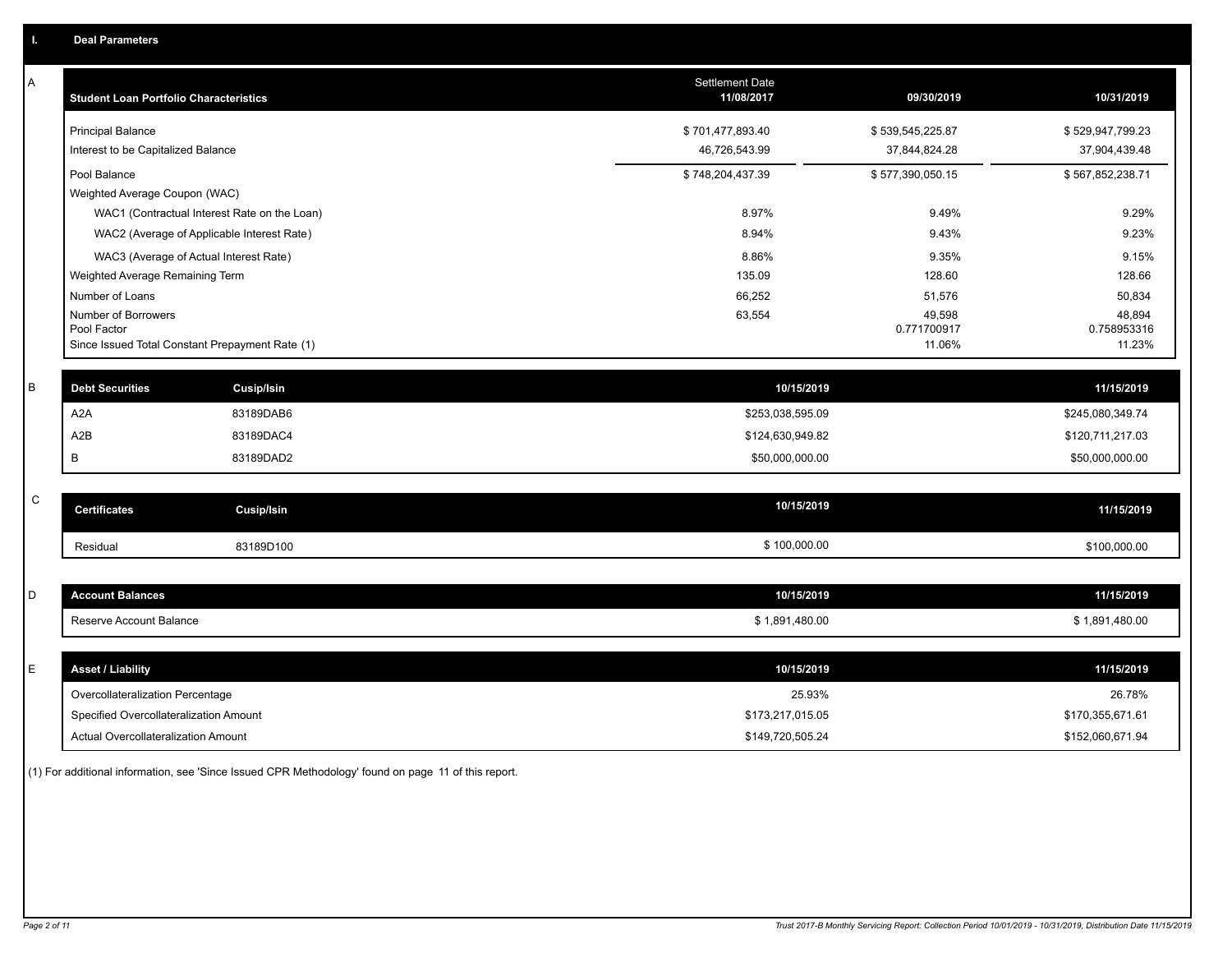### **II. 2017-B Trust Activity 10/01/2019 through 10/31/2019**

| <b>Borrower Principal</b><br>9,907,809.71<br>0.00<br><b>Consolidation Activity Principal</b><br>65.44<br>Seller Principal Reimbursement<br>Servicer Principal Reimbursement<br>0.00<br>0.00<br>Delinquent Principal Purchases by Servicer<br>212,106.37<br><b>Other Principal Deposits</b><br>\$10,119,981.52<br><b>Total Principal Receipts</b><br>В<br><b>Student Loan Interest Receipts</b><br>Borrower Interest<br>3,052,873.86<br>0.00<br><b>Consolidation Activity Interest</b><br>Seller Interest Reimbursement<br>0.00<br>0.00<br>Servicer Interest Reimbursement<br>0.00<br>Delinquent Interest Purchases by Servicer<br>22,988.04<br><b>Other Interest Deposits</b><br>\$3,075,861.90<br><b>Total Interest Receipts</b><br>С<br><b>Recoveries on Realized Losses</b><br>\$44,537.93<br>D<br><b>Investment Income</b><br>\$19,691.92<br>E.<br><b>Funds Borrowed from Next Collection Period</b><br>\$0.00<br>F<br>\$0.00<br><b>Funds Repaid from Prior Collection Period</b><br>\$0.00<br>G<br>Loan Sale or Purchase Proceeds<br>\$0.00<br>H<br>Initial Deposits to Distribution Account<br>\$0.00<br><b>Excess Transferred from Other Accounts</b> |  |
|--------------------------------------------------------------------------------------------------------------------------------------------------------------------------------------------------------------------------------------------------------------------------------------------------------------------------------------------------------------------------------------------------------------------------------------------------------------------------------------------------------------------------------------------------------------------------------------------------------------------------------------------------------------------------------------------------------------------------------------------------------------------------------------------------------------------------------------------------------------------------------------------------------------------------------------------------------------------------------------------------------------------------------------------------------------------------------------------------------------------------------------------------------------|--|
|                                                                                                                                                                                                                                                                                                                                                                                                                                                                                                                                                                                                                                                                                                                                                                                                                                                                                                                                                                                                                                                                                                                                                              |  |
|                                                                                                                                                                                                                                                                                                                                                                                                                                                                                                                                                                                                                                                                                                                                                                                                                                                                                                                                                                                                                                                                                                                                                              |  |
|                                                                                                                                                                                                                                                                                                                                                                                                                                                                                                                                                                                                                                                                                                                                                                                                                                                                                                                                                                                                                                                                                                                                                              |  |
|                                                                                                                                                                                                                                                                                                                                                                                                                                                                                                                                                                                                                                                                                                                                                                                                                                                                                                                                                                                                                                                                                                                                                              |  |
|                                                                                                                                                                                                                                                                                                                                                                                                                                                                                                                                                                                                                                                                                                                                                                                                                                                                                                                                                                                                                                                                                                                                                              |  |
|                                                                                                                                                                                                                                                                                                                                                                                                                                                                                                                                                                                                                                                                                                                                                                                                                                                                                                                                                                                                                                                                                                                                                              |  |
|                                                                                                                                                                                                                                                                                                                                                                                                                                                                                                                                                                                                                                                                                                                                                                                                                                                                                                                                                                                                                                                                                                                                                              |  |
|                                                                                                                                                                                                                                                                                                                                                                                                                                                                                                                                                                                                                                                                                                                                                                                                                                                                                                                                                                                                                                                                                                                                                              |  |
|                                                                                                                                                                                                                                                                                                                                                                                                                                                                                                                                                                                                                                                                                                                                                                                                                                                                                                                                                                                                                                                                                                                                                              |  |
|                                                                                                                                                                                                                                                                                                                                                                                                                                                                                                                                                                                                                                                                                                                                                                                                                                                                                                                                                                                                                                                                                                                                                              |  |
|                                                                                                                                                                                                                                                                                                                                                                                                                                                                                                                                                                                                                                                                                                                                                                                                                                                                                                                                                                                                                                                                                                                                                              |  |
|                                                                                                                                                                                                                                                                                                                                                                                                                                                                                                                                                                                                                                                                                                                                                                                                                                                                                                                                                                                                                                                                                                                                                              |  |
|                                                                                                                                                                                                                                                                                                                                                                                                                                                                                                                                                                                                                                                                                                                                                                                                                                                                                                                                                                                                                                                                                                                                                              |  |
|                                                                                                                                                                                                                                                                                                                                                                                                                                                                                                                                                                                                                                                                                                                                                                                                                                                                                                                                                                                                                                                                                                                                                              |  |
|                                                                                                                                                                                                                                                                                                                                                                                                                                                                                                                                                                                                                                                                                                                                                                                                                                                                                                                                                                                                                                                                                                                                                              |  |
|                                                                                                                                                                                                                                                                                                                                                                                                                                                                                                                                                                                                                                                                                                                                                                                                                                                                                                                                                                                                                                                                                                                                                              |  |
|                                                                                                                                                                                                                                                                                                                                                                                                                                                                                                                                                                                                                                                                                                                                                                                                                                                                                                                                                                                                                                                                                                                                                              |  |
|                                                                                                                                                                                                                                                                                                                                                                                                                                                                                                                                                                                                                                                                                                                                                                                                                                                                                                                                                                                                                                                                                                                                                              |  |
|                                                                                                                                                                                                                                                                                                                                                                                                                                                                                                                                                                                                                                                                                                                                                                                                                                                                                                                                                                                                                                                                                                                                                              |  |
|                                                                                                                                                                                                                                                                                                                                                                                                                                                                                                                                                                                                                                                                                                                                                                                                                                                                                                                                                                                                                                                                                                                                                              |  |
|                                                                                                                                                                                                                                                                                                                                                                                                                                                                                                                                                                                                                                                                                                                                                                                                                                                                                                                                                                                                                                                                                                                                                              |  |
|                                                                                                                                                                                                                                                                                                                                                                                                                                                                                                                                                                                                                                                                                                                                                                                                                                                                                                                                                                                                                                                                                                                                                              |  |
| <b>Borrower Benefit Reimbursements</b><br>\$0.00<br>J                                                                                                                                                                                                                                                                                                                                                                                                                                                                                                                                                                                                                                                                                                                                                                                                                                                                                                                                                                                                                                                                                                        |  |
| <b>Other Deposits</b><br>\$13,125.00<br>Κ                                                                                                                                                                                                                                                                                                                                                                                                                                                                                                                                                                                                                                                                                                                                                                                                                                                                                                                                                                                                                                                                                                                    |  |
| <b>Other Fees Collected</b><br>L<br>\$0.00                                                                                                                                                                                                                                                                                                                                                                                                                                                                                                                                                                                                                                                                                                                                                                                                                                                                                                                                                                                                                                                                                                                   |  |
| М<br><b>AVAILABLE FUNDS</b><br>\$13,273,198.27                                                                                                                                                                                                                                                                                                                                                                                                                                                                                                                                                                                                                                                                                                                                                                                                                                                                                                                                                                                                                                                                                                               |  |
| N<br>Non-Cash Principal Activity During Collection Period<br>\$522,554.88                                                                                                                                                                                                                                                                                                                                                                                                                                                                                                                                                                                                                                                                                                                                                                                                                                                                                                                                                                                                                                                                                    |  |
| Aggregate Purchased Amounts by the Depositor, Servicer or Seller<br>\$235,094.41<br>O                                                                                                                                                                                                                                                                                                                                                                                                                                                                                                                                                                                                                                                                                                                                                                                                                                                                                                                                                                                                                                                                        |  |
| P<br>\$0.00<br>Aggregate Loan Substitutions                                                                                                                                                                                                                                                                                                                                                                                                                                                                                                                                                                                                                                                                                                                                                                                                                                                                                                                                                                                                                                                                                                                  |  |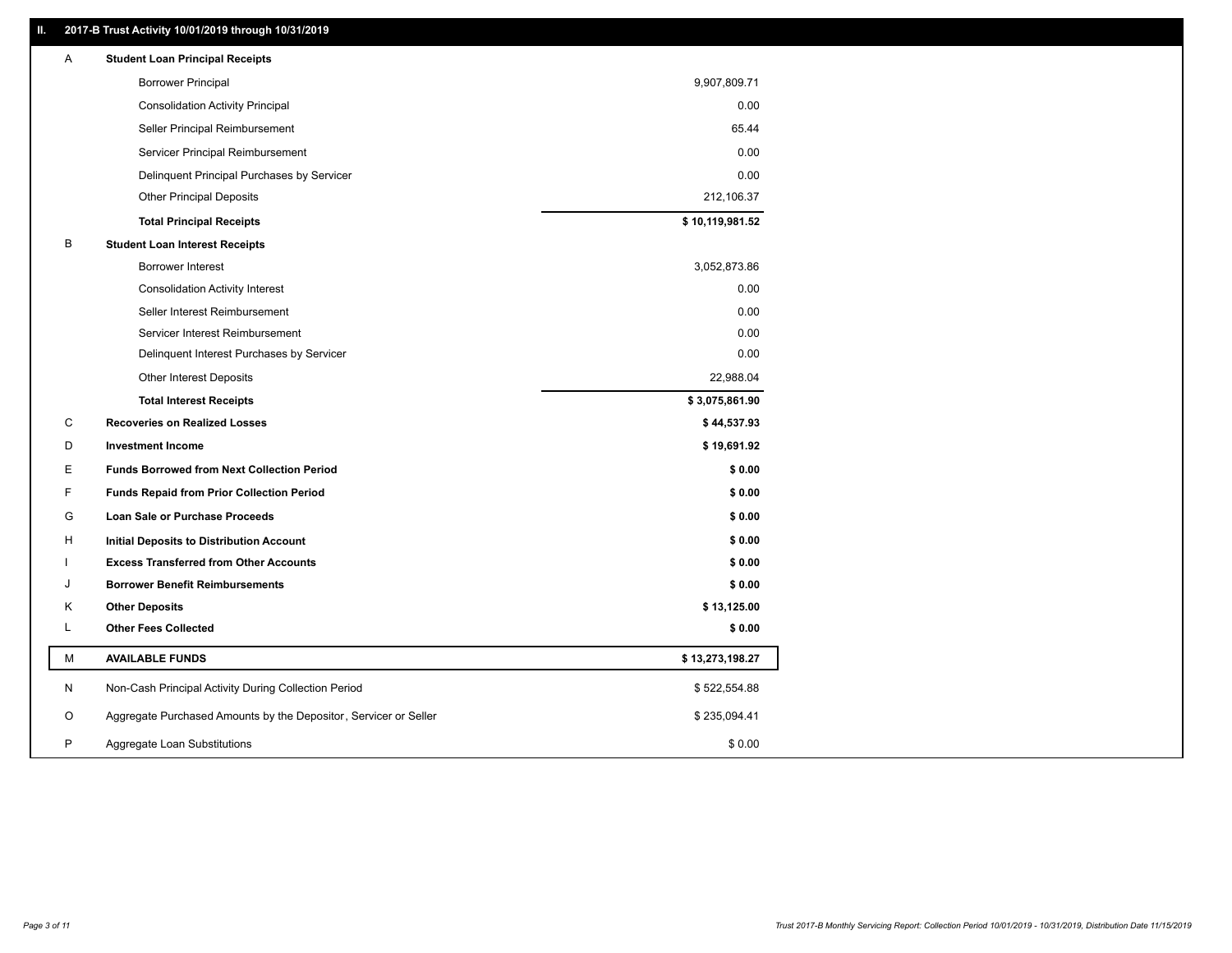|                   | <b>Loans by Repayment Status</b> |                          |         |                                                                  |                |                            |                          |         |                                                           |                |                            |
|-------------------|----------------------------------|--------------------------|---------|------------------------------------------------------------------|----------------|----------------------------|--------------------------|---------|-----------------------------------------------------------|----------------|----------------------------|
|                   |                                  |                          |         | 10/31/2019                                                       |                |                            | 09/30/2019               |         |                                                           |                |                            |
|                   |                                  | <b>Wtd Avg</b><br>Coupon | # Loans | <b>Principal and</b><br><b>Interest Accrued</b><br>to Capitalize | % of Principal | % of Loans in<br>Repay (1) | <b>Wtd Avg</b><br>Coupon | # Loans | Principal and<br><b>Interest Accrued</b><br>to Capitalize | % of Principal | % of Loans in<br>Repay (1) |
| INTERIM:          | IN SCHOOL                        | 10.26%                   | 4,290   | \$58,182,177.27                                                  | 10.246%        | $-$ %                      | 10.46%                   | 4,359   | \$58,565,544.18                                           | 10.143%        | $-$ %                      |
|                   | GRACE                            | 10.01%                   | 2,721   | \$36,958,250.66                                                  | 6.508%         | $-$ %                      | 10.21%                   | 2,748   | \$37,999,024.88                                           | 6.581%         | $-$ %                      |
|                   | <b>DEFERMENT</b>                 | 9.89%                    | 2,755   | \$32,490,382.23                                                  | 5.722%         | $-$ %                      | 10.06%                   | 2,696   | \$31,798,288.91                                           | 5.507%         | $-$ %                      |
| <b>REPAYMENT:</b> | <b>CURRENT</b>                   | 8.83%                    | 38,371  | \$404,324,541.20                                                 | 71.202%        | 91.846%                    | 9.03%                    | 38,993  | \$412,240,598.57                                          | 71.397%        | 91.807%                    |
|                   | 31-60 DAYS DELINQUENT            | 9.40%                    | 682     | \$8,676,594.45                                                   | 1.528%         | 1.971%                     | 9.61%                    | 690     | \$8,553,767.00                                            | 1.481%         | 1.905%                     |
|                   | 61-90 DAYS DELINQUENT            | 9.20%                    | 299     | \$3,786,274.75                                                   | 0.667%         | 0.860%                     | 9.30%                    | 284     | \$3,676,777.40                                            | 0.637%         | 0.819%                     |
|                   | > 90 DAYS DELINQUENT             | 9.89%                    | 167     | \$2,162,587.96                                                   | 0.381%         | 0.491%                     | 10.66%                   | 151     | \$1,905,426.66                                            | 0.330%         | 0.424%                     |
|                   | FORBEARANCE                      | 9.33%                    | 1,549   | \$21,271,430.19                                                  | 3.746%         | 4.832%                     | 9.64%                    | 1,655   | \$22,650,622.55                                           | 3.923%         | 5.044%                     |
| <b>TOTAL</b>      |                                  |                          | 50,834  | \$567,852,238.71                                                 | 100.00%        | 100.00%                    |                          | 51,576  | \$577,390,050.15                                          | 100.00%        | 100.00%                    |

Percentages may not total 100% due to rounding \*

1 Loans classified in "Repayment" include any loan for which interim interest only, \$25 fixed payments or full principal and interest payments are due.

|                              |                                                                                                                                                                              |                          |         |                                                           | <b>Loans by Borrower Status</b> |                                |                          |         |                                                                  |                |                                |
|------------------------------|------------------------------------------------------------------------------------------------------------------------------------------------------------------------------|--------------------------|---------|-----------------------------------------------------------|---------------------------------|--------------------------------|--------------------------|---------|------------------------------------------------------------------|----------------|--------------------------------|
|                              |                                                                                                                                                                              |                          |         | 10/31/2019                                                |                                 |                                | 09/30/2019               |         |                                                                  |                |                                |
|                              |                                                                                                                                                                              | <b>Wtd Avg</b><br>Coupon | # Loans | Principal and<br><b>Interest Accrued</b><br>to Capitalize | % of Principal                  | % of Loans in<br>P&I Repay (2) | <b>Wtd Avg</b><br>Coupon | # Loans | <b>Principal and</b><br><b>Interest Accrued</b><br>to Capitalize | % of Principal | % of Loans in<br>P&I Repay (2) |
| INTERIM:                     | IN SCHOOL                                                                                                                                                                    | 9.76%                    | 8,533   | \$115,221,014.53                                          | 20.291%                         | $-$ %                          | 9.97%                    | 8,651   | \$115,818,559.32                                                 | 20.059%        | $-$ %                          |
|                              | GRACE                                                                                                                                                                        | 9.53%                    | 5,481   | \$74,351,105.67                                           | 13.093%                         | $-$ %                          | 9.71%                    | 5,574   | \$77,025,586.96                                                  | 13.340%        | $-$ %                          |
|                              | <b>DEFERMENT</b>                                                                                                                                                             | 9.55%                    | 4,977   | \$58,376,393.02                                           | 10.280%                         | $-$ %                          | 9.72%                    | 4,883   | \$57,435,214.36                                                  | 9.947%         | $-$ %                          |
| P&I REPAYMENT:               | <b>CURRENT</b>                                                                                                                                                               | 8.69%                    | 29,216  | \$284,933,733.04                                          | 50.177%                         | 89.069%                        | 8.89%                    | 29,736  | \$290,960,865.90                                                 | 50.392%        | 88.949%                        |
|                              | 31-60 DAYS DELINQUENT                                                                                                                                                        | 9.33%                    | 630     | \$7,930,358.08                                            | 1.397%                          | 2.479%                         | 9.58%                    | 655     | \$8,118,318.24                                                   | 1.406%         | 2.482%                         |
|                              | 61-90 DAYS DELINQUENT                                                                                                                                                        | 9.15%                    | 285     | \$3,647,871.69                                            | 0.642%                          | 1.140%                         | 9.29%                    | 276     | \$3,535,924.75                                                   | 0.612%         | 1.081%                         |
|                              | > 90 DAYS DELINQUENT                                                                                                                                                         | 9.87%                    | 163     | \$2,120,332.49                                            | 0.373%                          | 0.663%                         | 10.66%                   | 146     | \$1,844,958.07                                                   | 0.320%         | 0.564%                         |
|                              | <b>FORBEARANCE</b>                                                                                                                                                           | 9.33%                    | 1,549   | \$21,271,430.19                                           | 3.746%                          | 6.649%                         | 9.64%                    | 1,655   | \$22,650,622.55                                                  | 3.923%         | 6.924%                         |
| <b>TOTAL</b><br>$\star$<br>2 | Percentages may not total 100% due to rounding<br>Loans classified in "P&I Repayment" includes only those loans for which scheduled principal and interest payments are due. |                          | 50,834  | \$567,852,238.71                                          | 100.00%                         | 100.00%                        |                          | 51,576  | \$577,390,050.15                                                 | 100.00%        | 100.00%                        |

WAC reflects WAC3 To conform with company standard reporting these sections now include Princial and Interest Accrued to Capitalize .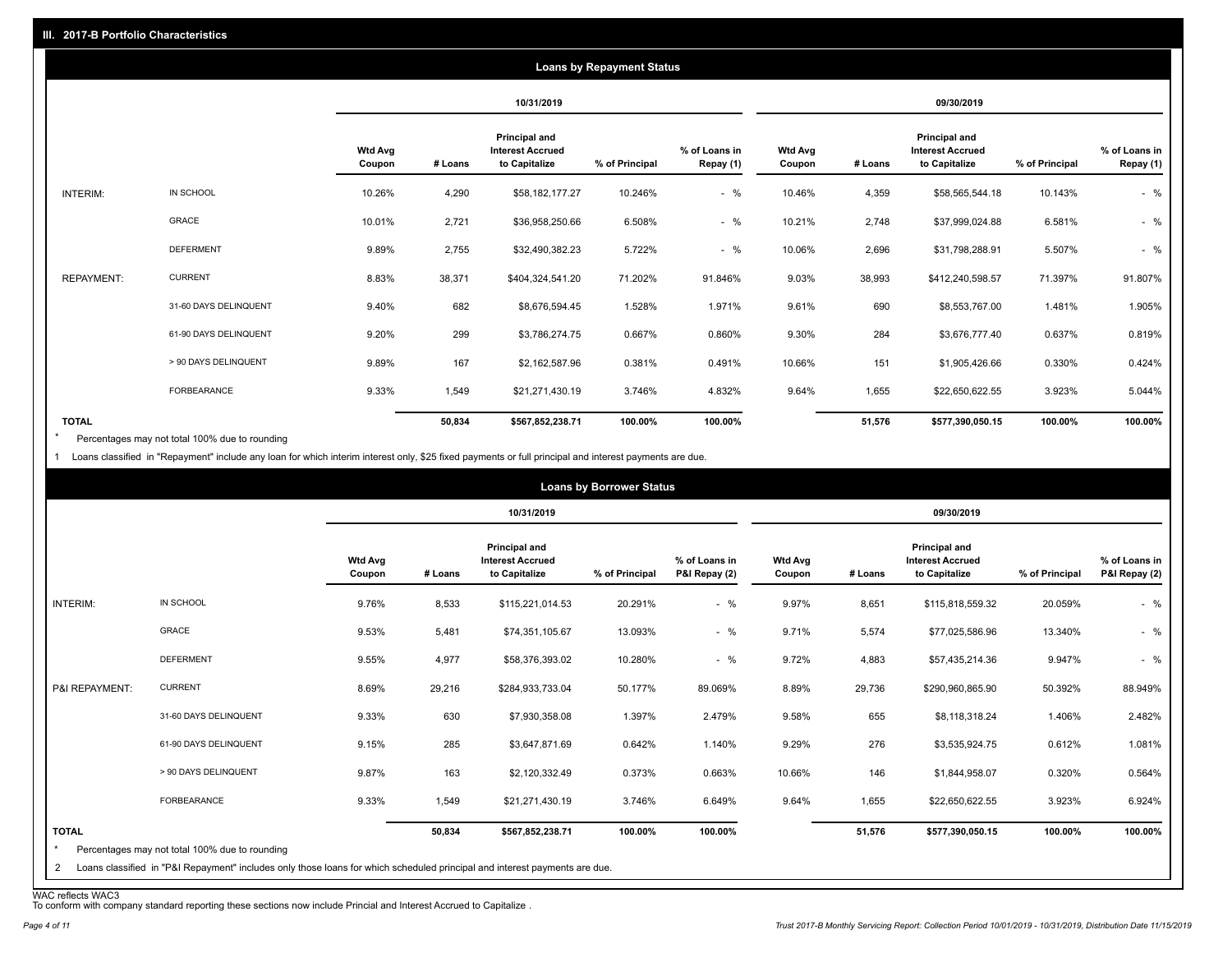|                                                                                                  | 10/31/2019       | 9/30/2019        |
|--------------------------------------------------------------------------------------------------|------------------|------------------|
| Pool Balance                                                                                     | \$567,852,238.71 | \$577,390,050.15 |
| Total # Loans                                                                                    | 50,834           | 51,576           |
| Total # Borrowers                                                                                | 48,894           | 49,598           |
| Weighted Average Coupon                                                                          | 9.23%            | 9.43%            |
| Weighted Average Remaining Term                                                                  | 128.66           | 128.60           |
| Percent of Pool - Cosigned                                                                       | 92.4%            | 92.4%            |
| Percent of Pool - Non Cosigned                                                                   | 7.6%             | 7.6%             |
| Borrower Interest Accrued for Period                                                             | \$4,180,775.28   | \$4,171,081.14   |
| Outstanding Borrower Interest Accrued                                                            | \$41,358,808.27  | \$41,280,175.41  |
| Gross Principal Realized Loss - Periodic *                                                       | \$449,790.12     | \$497,629.58     |
| Gross Principal Realized Loss - Cumulative *                                                     | \$10,358,673.98  | \$9,908,883.86   |
| Recoveries on Realized Losses - Periodic                                                         | \$44,537.93      | \$49,066.86      |
| Recoveries on Realized Losses - Cumulative                                                       | \$1,112,363.52   | \$1,067,825.59   |
| Net Losses - Periodic                                                                            | \$405,252.19     | \$448,562.72     |
| Net Losses - Cumulative                                                                          | \$9,246,310.46   | \$8,841,058.27   |
| Non-Cash Principal Activity - Capitalized Interest                                               | \$972,476.75     | \$844,833.65     |
| Since Issued Total Constant Prepayment Rate (CPR) (1)                                            | 11.23%           | 11.06%           |
| <b>Loan Substitutions</b>                                                                        | \$0.00           | \$0.00           |
| <b>Cumulative Loan Substitutions</b>                                                             | \$0.00           | \$0.00           |
| <b>Unpaid Servicing Fees</b>                                                                     | \$0.00           | \$0.00           |
| <b>Unpaid Administration Fees</b>                                                                | \$0.00           | \$0.00           |
| <b>Unpaid Carryover Servicing Fees</b>                                                           | \$0.00           | \$0.00           |
| Note Interest Shortfall                                                                          | \$0.00           | \$0.00           |
| Loans in Modification                                                                            | \$26,673,201.80  | \$25,483,647.76  |
| % of Loans in Modification as a % of Loans in Repayment (P&I)                                    | 8.93%            | 8.37%            |
|                                                                                                  |                  |                  |
| % Annualized Gross Principal Realized Loss - Periodic as a %<br>of Loans in Repayment (P&I) * 12 | 1.81%            | 1.96%            |
| % Gross Principal Realized Loss - Cumulative as a % of<br>Original Pool Balance                  | 1.38%            | 1.32%            |
|                                                                                                  |                  |                  |

\* In accordance with the Servicer's current policies and procedures, after September 1, 2017 loans subject to bankruptcy claims generally will not be reported as a charged- off unless and until they are delinquent for 120

(1) For additional information, see 'Since Issued CPR Methodology' found on page 11 of this report.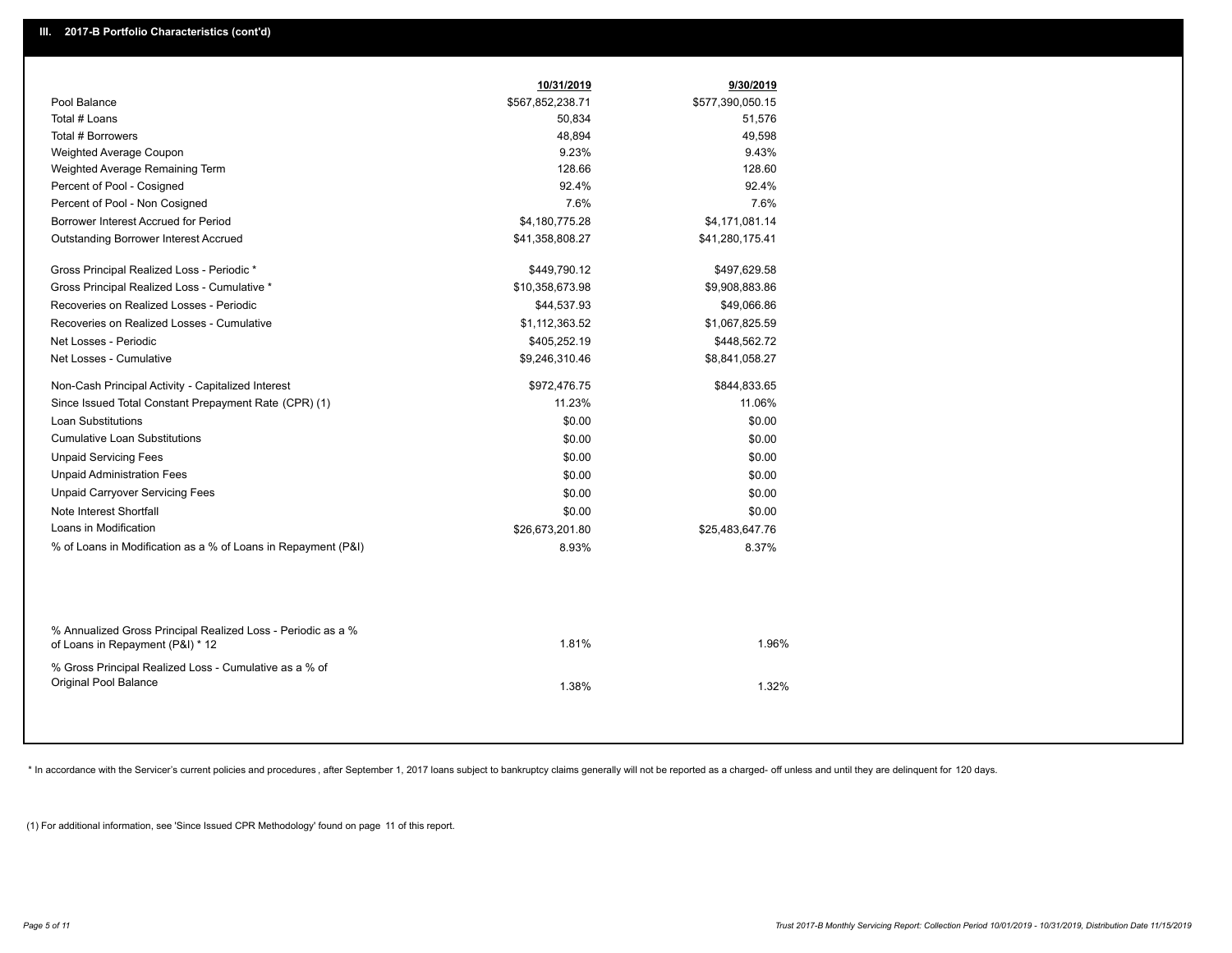#### **Loan Program**  A

|                                    | Weighted<br><b>Average Coupon</b> | # LOANS     | <b>\$ AMOUNT</b> | $%$ *    |
|------------------------------------|-----------------------------------|-------------|------------------|----------|
| - Smart Option Interest-Only Loans | 8.17%                             | 11.954      | \$102,932,813.44 | 18.127%  |
| - Smart Option Fixed Pay Loans     | 9.16%                             | 12,635      | \$172,542,072.73 | 30.385%  |
| - Smart Option Deferred Loans      | 9.48%                             | 26,245      | \$292,377,352.54 | 51.488%  |
| - Other Loan Programs              | $0.00\%$                          | $\mathbf 0$ | \$0.00           | 0.000%   |
| <b>Total</b>                       | 9.15%                             | 50,834      | \$567,852,238.71 | 100.000% |

\* Percentages may not total 100% due to rounding

B

C

**Index Type**

|                       | Weighted<br><b>Average Coupon</b> | # LOANS  | <b>\$ AMOUNT</b> | $%$ *     |
|-----------------------|-----------------------------------|----------|------------------|-----------|
| - Fixed Rate Loans    | 8.39%                             | 10.939   | \$134,695,088.10 | 23.720%   |
| - LIBOR Indexed Loans | 9.39%                             | 39,895   | \$433,157,150.61 | 76.280%   |
| - Other Index Rates   | $0.00\%$                          | $\Omega$ | \$0.00           | $0.000\%$ |
| Total                 | 9.15%                             | 50,834   | \$567,852,238.71 | 100.000%  |

\* Percentages may not total 100% due to rounding

### **Weighted Average Recent FICO**

| $0 - 639$          |        |                  |          |
|--------------------|--------|------------------|----------|
|                    | 3,795  | \$39,503,034.96  | 6.957%   |
| 640 - 669          | 3,086  | \$33,420,436.74  | 5.885%   |
| 670 - 699          | 5,655  | \$65,166,225.00  | 11.476%  |
| 700 - 739          | 11,077 | \$126,040,745.42 | 22.196%  |
| $740 +$            | 27,218 | \$303,684,816.53 | 53.480%  |
| N/A <sup>(1)</sup> | 3      | \$36,980.06      | 0.007%   |
| <b>Total</b>       | 50,834 | \$567,852,238.71 | 100.000% |

WAC reflects WAC3

To conform with company standard reporting these sections now include Princial and Interest Accrued to Capitalize .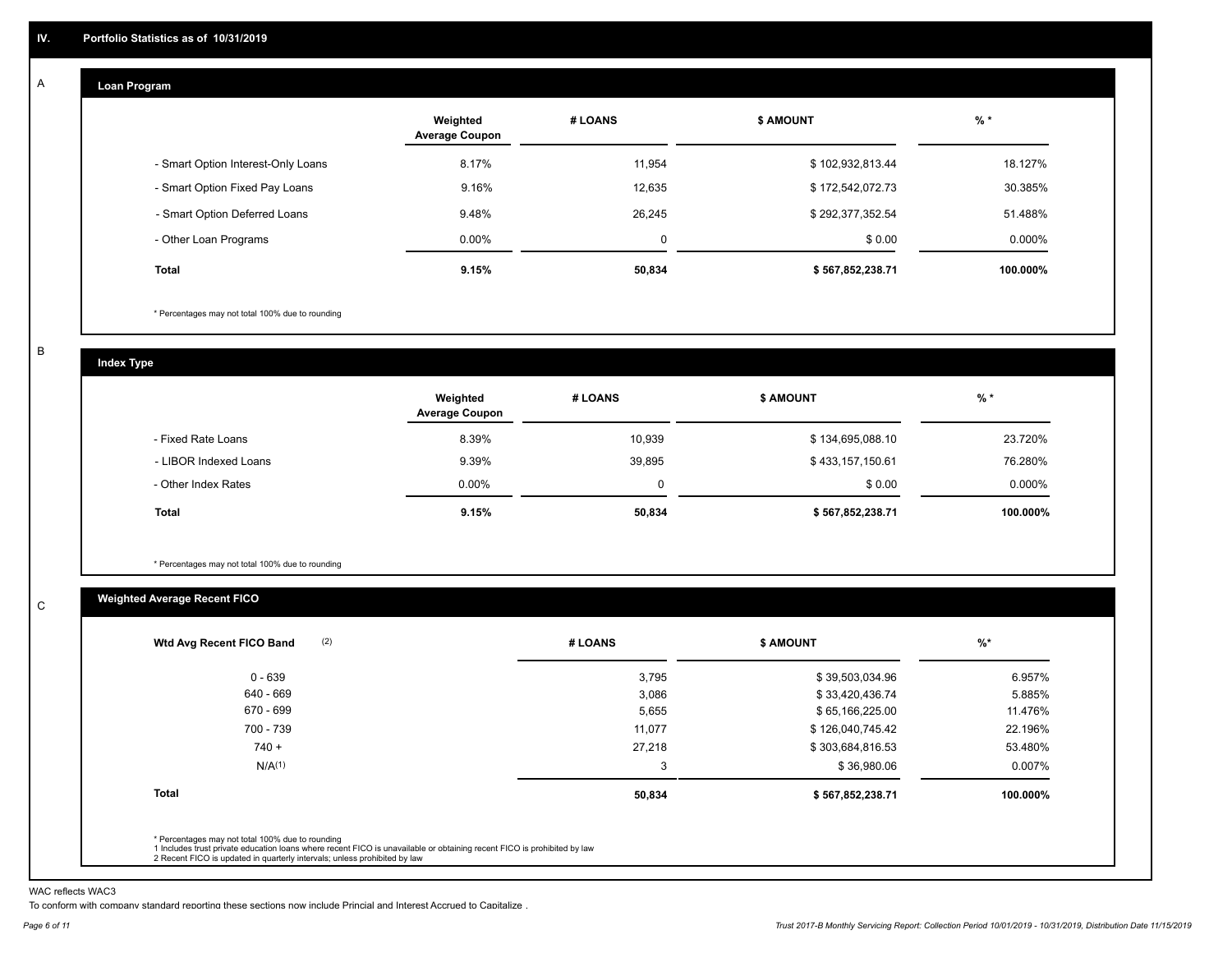| ۷. | 2017-B Reserve Account, Principal Distribution, and R-2 Certificate Calculations                                                                                                                                          |                  |  |
|----|---------------------------------------------------------------------------------------------------------------------------------------------------------------------------------------------------------------------------|------------------|--|
| А. | <b>Reserve Account</b>                                                                                                                                                                                                    |                  |  |
|    | Specified Reserve Account Balance                                                                                                                                                                                         | \$1,891,480.00   |  |
|    | Actual Reserve Account Balance                                                                                                                                                                                            | \$1,891,480.00   |  |
| В. | <b>Principal Distribution Amount</b>                                                                                                                                                                                      |                  |  |
|    | Class A Notes Outstanding<br>i.                                                                                                                                                                                           | \$377,669,544.91 |  |
|    | Pool Balance<br>ii.                                                                                                                                                                                                       | \$567,852,238.71 |  |
|    | First Priority Principal Distribution Amount (i - ii)<br>iii.                                                                                                                                                             | \$0.00           |  |
|    | Class A and B Notes Outstanding<br>iv.                                                                                                                                                                                    | \$427,669,544.91 |  |
|    | First Priority Principal Distribution Amount<br>v.                                                                                                                                                                        | \$0.00           |  |
|    | Pool Balance<br>vi.                                                                                                                                                                                                       | \$567,852,238.71 |  |
|    | Specified Overcollateralization Amount<br>vii.                                                                                                                                                                            | \$170,355,671.61 |  |
|    | Regular Principal Distribution Amount (if (iv > 0, (iv - v) - (vi - vii))<br>viii.                                                                                                                                        | \$30,172,977.81  |  |
|    | Pool Balance<br>ix.                                                                                                                                                                                                       | \$567,852,238.71 |  |
|    | 10% of Initial Pool Balance<br>х.                                                                                                                                                                                         | \$74,820,443.74  |  |
|    | First Priority Principal Distribution Amount<br>xi.                                                                                                                                                                       | \$0.00           |  |
|    | Regular Principal Distribution Amount<br>xii.                                                                                                                                                                             | \$30,172,977.81  |  |
|    | Available Funds (after payment of waterfall items A through I)<br>xiii.                                                                                                                                                   | \$0.00           |  |
|    | Additional Principal Distribution Amount (if(vi <= x,min(xiii, vi - xi - xii)))<br>xiv.                                                                                                                                   | \$0.00           |  |
| C. | R-2 Certificate                                                                                                                                                                                                           |                  |  |
|    | <b>Previous Notional Balance</b>                                                                                                                                                                                          | \$45,942,940.00  |  |
|    | Shortfall of Principal                                                                                                                                                                                                    | \$0.00           |  |
|    | Shortfall of Interest                                                                                                                                                                                                     | \$0.00           |  |
|    | <b>Current Notional Balance</b>                                                                                                                                                                                           | \$45,942,940.00  |  |
|    | Excess Distribution Allocated (1)                                                                                                                                                                                         | \$0.00           |  |
| D. | R-3 Certificate                                                                                                                                                                                                           |                  |  |
|    | <b>Previous Notional Balance</b>                                                                                                                                                                                          | \$27,920,712.14  |  |
|    | Remaining Principal Collections (2)                                                                                                                                                                                       | \$0.00           |  |
|    | <b>Current Notional Balance</b>                                                                                                                                                                                           | \$27,470,922.02  |  |
|    | 1. Until the notional amount of the R-2 Certificate is reduced to zero and if there is excess cash through the distribution available it will be distributed to the R-2 Certificate, otherwise the<br>amount will be zero |                  |  |

2. Payments will be made after the principal balance of each class of notes has been reduced to zero and the pool balance is less than or equal to the principal balance of the R-3 Certificate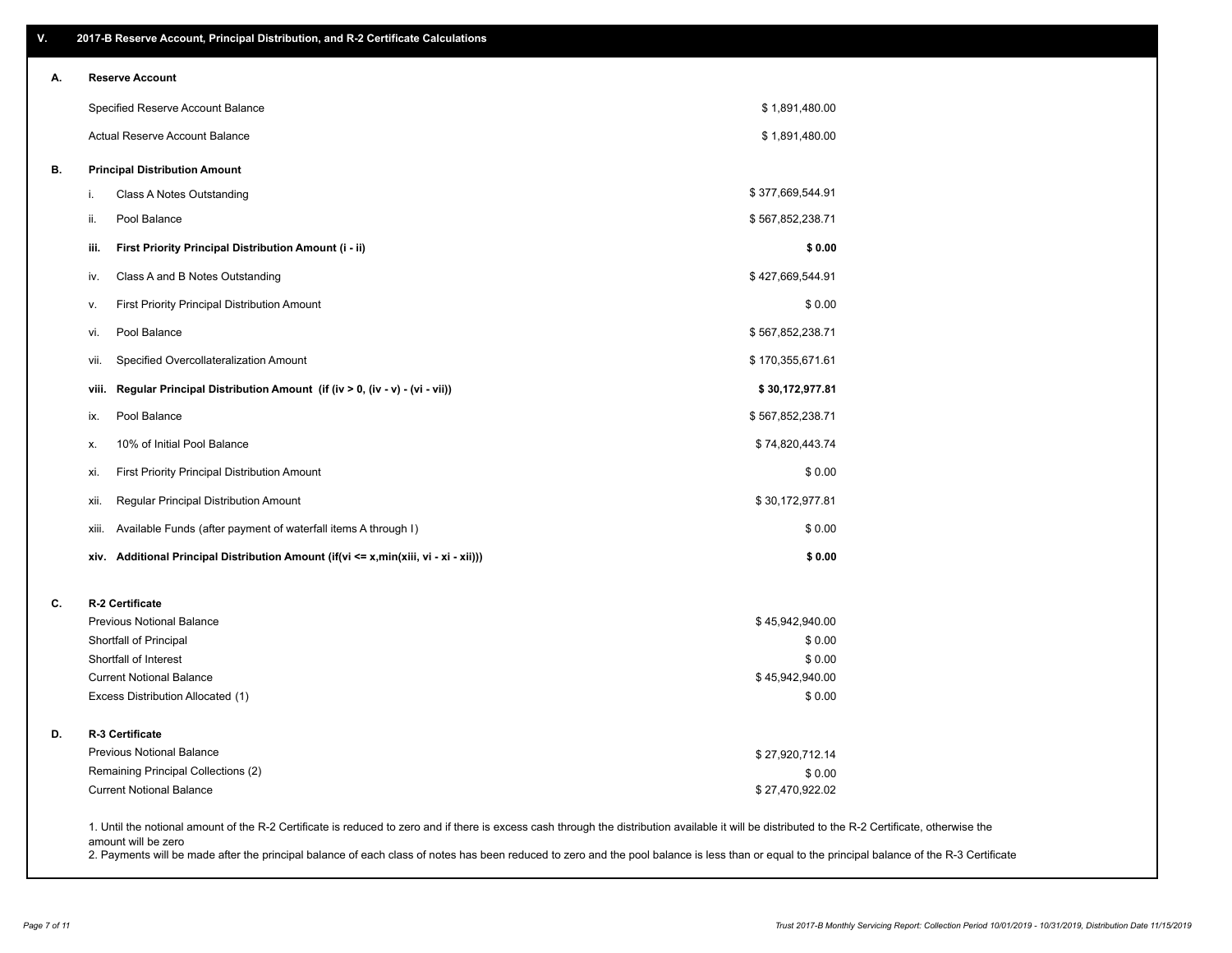|    |                                                         | Paid            | <b>Funds Balance</b> |
|----|---------------------------------------------------------|-----------------|----------------------|
|    | <b>Total Available Funds</b>                            |                 | \$13,273,198.27      |
| A  | <b>Trustee Fees</b>                                     | \$0.00          | \$13,273,198.27      |
| B  | <b>Servicing Fees</b>                                   | \$359,731.62    | \$12,913,466.65      |
| C  | i. Administration Fees                                  | \$8,333.00      | \$12,905,133.65      |
|    | ii. Unreimbursed Administrator Advances plus any Unpaid | \$0.00          | \$12,905,133.65      |
| D  | Class A Noteholders Interest Distribution Amount        | \$881,322.18    | \$12,023,811.47      |
| E. | First Priority Principal Payment                        | \$0.00          | \$12,023,811.47      |
| F. | Class B Noteholders Interest Distribution Amount        | \$145,833.33    | \$11,877,978.14      |
| G  | Reinstatement Reserve Account                           | \$0.00          | \$11,877,978.14      |
| H  | <b>Regular Principal Distribution</b>                   | \$11,877,978.14 | \$0.00               |
|    | <b>Carryover Servicing Fees</b>                         | \$0.00          | \$0.00               |
| J  | Additional Principal Distribution Amount                | \$0.00          | \$0.00               |
| K  | Unpaid Expenses of Trustee                              | \$0.00          | \$0.00               |
|    | Unpaid Expenses of Administrator                        | \$0.00          | \$0.00               |
| M  | i. Remaining Funds to the R-1 Certificateholder(s)      | \$0.00          | \$0.00               |
|    | ii. Remaining Funds to the R-2 Certificateholder(s)     | \$0.00          | \$0.00               |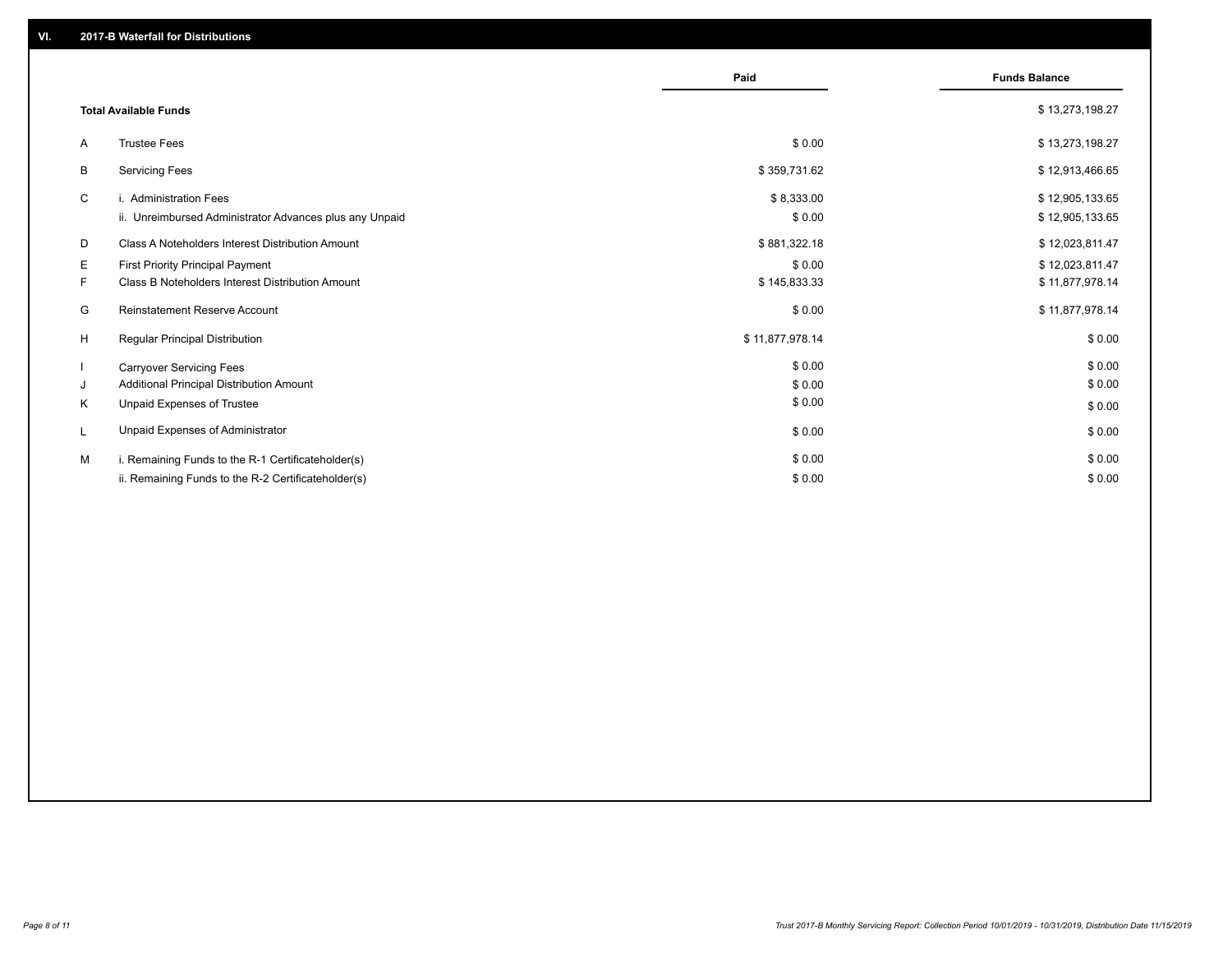| <b>Distribution Amounts</b>                                |                         |                         |                         |
|------------------------------------------------------------|-------------------------|-------------------------|-------------------------|
|                                                            | A <sub>2</sub> A        | A <sub>2</sub> B        | в                       |
| Cusip/Isin                                                 | 83189DAB6               | 83189DAC4               | 83189DAD2               |
| <b>Beginning Balance</b>                                   | \$253,038,595.09        | \$124,630,949.82        | \$50,000,000.00         |
| Index                                                      | <b>FIXED</b>            | <b>LIBOR</b>            | <b>FIXED</b>            |
| Spread/Fixed Rate                                          | 2.82%                   | 0.75%                   | 3.50%                   |
| Record Date (Days Prior to Distribution)                   | 1 NEW YORK BUSINESS DAY | 1 NEW YORK BUSINESS DAY | 1 NEW YORK BUSINESS DAY |
| <b>Accrual Period Begin</b>                                | 10/15/2019              | 10/15/2019              | 10/15/2019              |
| <b>Accrual Period End</b>                                  | 11/15/2019              | 11/15/2019              | 11/15/2019              |
| Daycount Fraction                                          | 0.08333333              | 0.08611111              | 0.08333333              |
| Interest Rate*                                             | 2.82000%                | 2.67125%                | 3.50000%                |
| <b>Accrued Interest Factor</b>                             | 0.002350000             | 0.002300243             | 0.002916667             |
| <b>Current Interest Due</b>                                | \$594,640.70            | \$286,681.48            | \$145,833.33            |
| Interest Shortfall from Prior Period Plus Accrued Interest | $\mathcal{S}$ -         | $\frac{1}{2}$           | $$ -$                   |
| <b>Total Interest Due</b>                                  | \$594,640.70            | \$286,681.48            | \$145,833.33            |
| Interest Paid                                              | \$594,640.70            | \$286,681.48            | \$145,833.33            |
| <b>Interest Shortfall</b>                                  | $\frac{1}{2}$           | $\mathsf{\$}$ -         | $$ -$                   |
| <b>Principal Paid</b>                                      | \$7,958,245.35          | \$3,919,732.79          | $$ -$                   |
| <b>Ending Principal Balance</b>                            | \$245,080,349.74        | \$120,711,217.03        | \$50,000,000.00         |
| Paydown Factor                                             | 0.029694945             | 0.029694945             | 0.000000000             |
| <b>Ending Balance Factor</b>                               | 0.914478917             | 0.914478917             | 1.000000000             |

\* Pay rates for Current Distribution. For the interest rates applicable to the next distribution date, please see https://www.salliemae.com/about/investors/data/SMBabrate.txt.

**VII. 2017-B Distributions**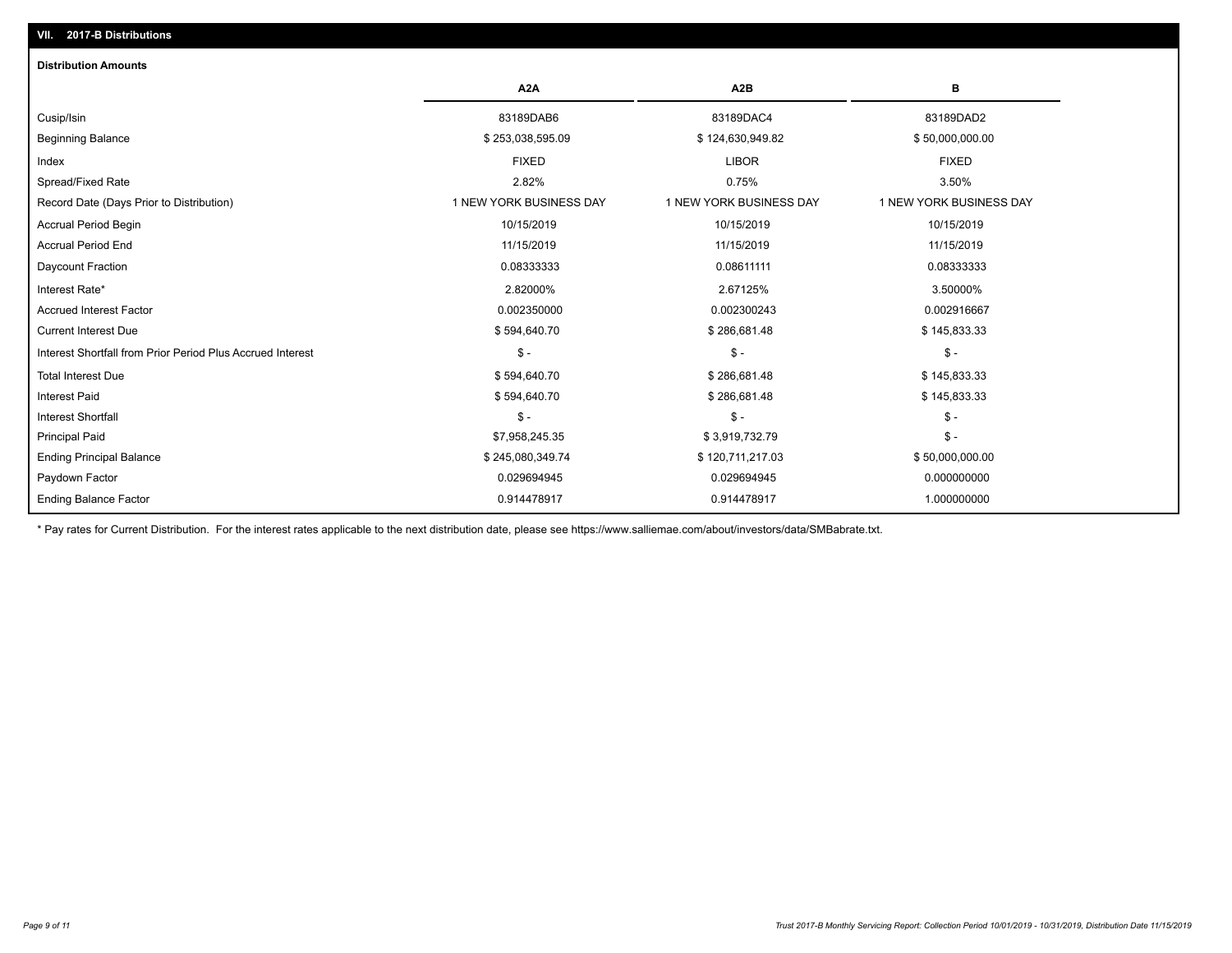#### **Since Issued Total CPR**

$$
\text{total CPR} = 1 - \left(\frac{APB}{PPB}\right)^{\left(\frac{12}{MSC}\right)}
$$

APB = Actual period-end Pool Balance PPB = Projected period-end Pool Balance assuming no prepayments and no defaults Pool Balance = Sum(Principal Balance + Interest Accrued to Capitalize Balance) MSC = Months Since Cut-Off

#### **Since-Issued Total Constant Prepayment Rate (CPR)**

Since-Issued Total CPR measures prepayments, both voluntary and involuntary, for a trust student loan pool over the life of a transaction. For each trust distribution, the actual month-end pool balance is compared against a month-end pool balance originally projected at issuance assuming no prepayments and defaults. For purposes of Since- Issued Total CPR calculations, projected period end pool balance assumes in-school status loans have up to a six month grace period before moving to repayment, grace status loans remain in grace status until their status end date and then to move to full principal and interest repayment, loans subject to interim interest or fixed payments during their in-school and grace period continue paying interim interest or fixed payments until full principal and interest repayment begins, all other trust loans are in full principal and interest repayment status, and that no trust loan in full principal and interest repayment moves from full principal and interest repayment status to any other status.

#### **Weighted Average Coupon**

*WAC1 = APB* ((*CIR*)\*(*APB*))

*WAC2 = APB*  $\frac{((APCL)^{*}(APB))}{APB}$  wac<sub>3</sub> =  $\frac{((ACTL)^{*}(A)P}{APB}$ 



APB = Actual period-end Pool Balance

CIR = Average of the Contractual Interest Rate (1)

APCL = Average of the Applicable Interest Rate (2)

ACTL = Average of the Actual Interest Rate (3)

#### **Weighted Average Coupon (WAC)**

(1) Contractual Interest Rate represents the interest rate indicated in the Promissory Note

(2) Appliclable Interest Rate represents the interest rate after rate reductions, if applicable, are applied

(3) Actual Interest Rate represents the interest rate when borrower incentive programs and rate reductions, if applicable, are applied